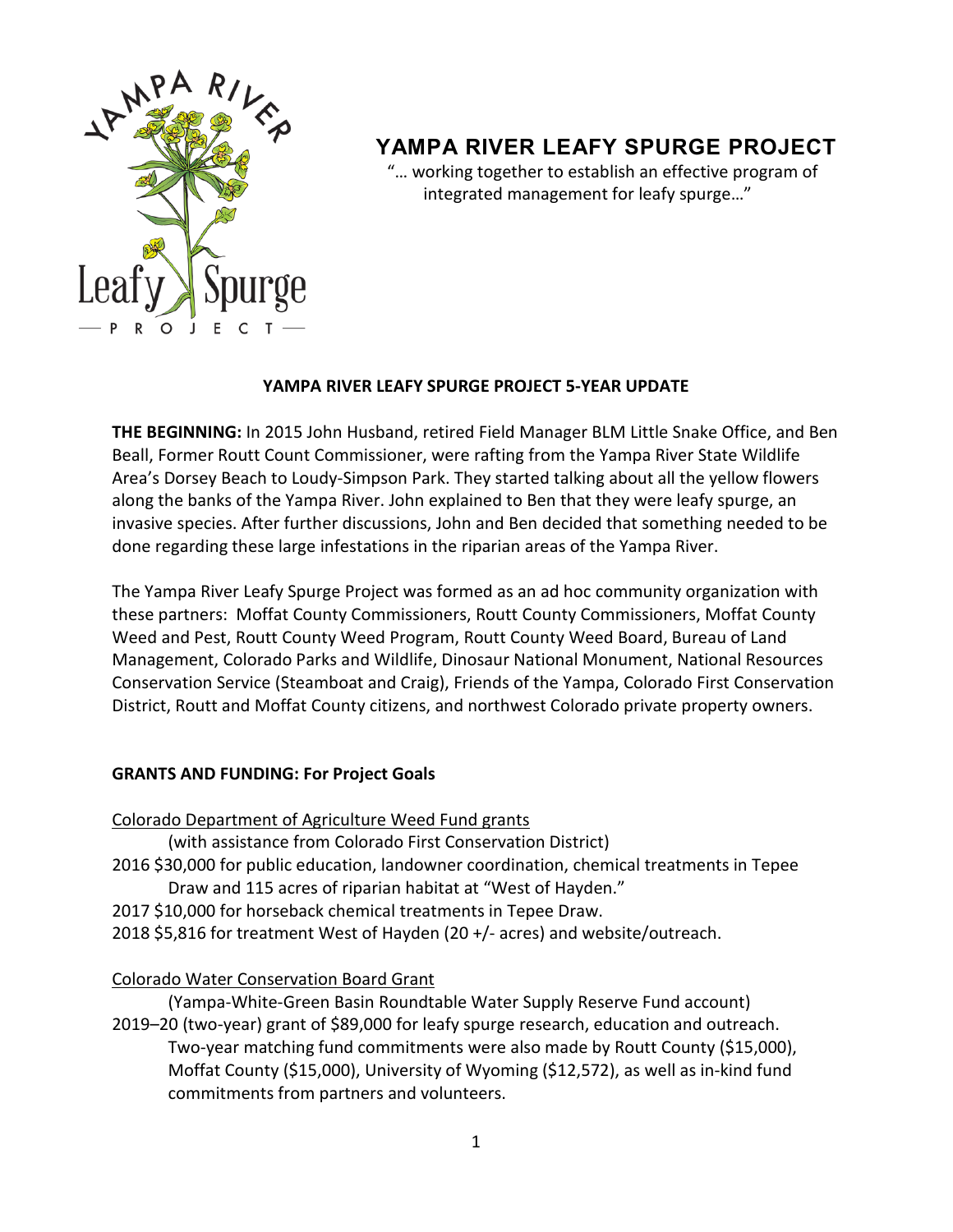#### Routt County Weed Board grants

2018 \$10,000 for second chemical treatment of West of Hayden (115 acres) 2019 \$10,000 for third chemical treatment of West of Hayden (115 acres)

#### Friends of the Yampa

2018 Established a Fiscal Sponsorship Agreement with Friends of the Yampa to sponsor and maintain a YRLSP Donations Account. Total Donations through 2020: \$3,594.38

## **OUTREACH: To the Public and Landowners Adjacent to the Yampa River**

## YRLSP-sponsored "Show Me Floats"

2016 Yampa River State Wildlife Area's Dorsey Beach to Loudy-Simpson (18 participants) 2017 Dorsey Beach to Loudy-Simpson, hosted by the Parrotheads (24 participants) 2018 Dorsey Beach to Pebble Beach (23 participants).

- 2017 Created a website, [yampariverleafyspurgeproject.com,](https://www.yampariverleafyspurgeproject.com/) with a Call to Action Video.
- 2018 Sponsored a Master's Thesis student from Western State University, who used a survey of landowners along the Yampa River (162 contacted, 56 responses) to make recommendations on management of leafy spurge with biological control.
- 2018 Educational outreach to groups in Routt and Moffat counties (158 total individuals), and created a Yampa River Adjacent Landowner Letter explaining the leafy spurge infestations and their threat to riparian habitats and agricultural lands (sent to 173 landowners).
- 2018 Presentation to Yampa Valley Fly Fishers (25 individuals).
- 2018, 2019 Presentations to Friends of the Yampa's "State of the Yampa Address" events (90+/ individuals each year).
- 2019 Field trip for education and outreach to youth in Northwest Colorado on biological control (as part of the CWCB Grant).
- 2019 Contacted landowners (180 letters) and held a Stakeholder Meeting in Craig (25 participants).
- 2020 Contacted landowners (173 letters) and held a Stakeholder Meeting in Maybell for western Moffat County landowners and the Maybell Ditch Owners (35 participants).

# **LEAFY SPURGE MAPPING: To Understand the Extent of the Problem**

2016 Preliminary survey of the Little Yampa Canyon (30 miles) for leafy spurge infestations. Over 60 sites with leafy spurge were observed.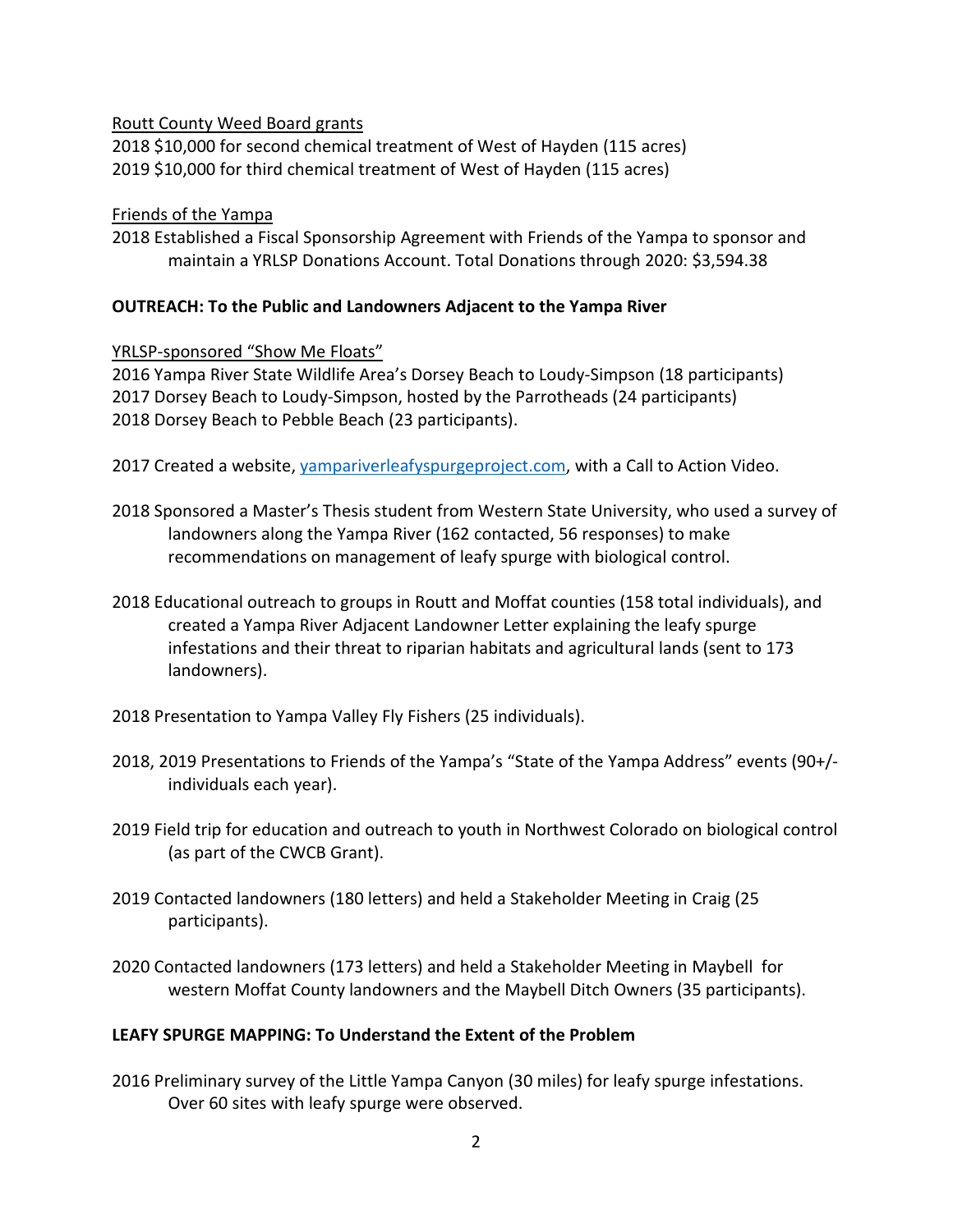- 2019 Digitally mapped 50 miles of leafy spurge infestations, from Hayden through Duffy Mountain, including the Little Yampa Canyon.
- 2020 Digitally mapped an additional 42 miles of leafy spurge infestations between Duffy Mountain and east Cross Mountain in 2020. (Note: the project will be concluded when a final 5 miles of river in the Axial Basin will be mapped in 2021.)
- 2018–2020 Digitally mapped off-channel leafy spurge infestations in Colorado Park and Wildlife's Yampa River State Wildlife Area.
- Comprehensive leafy spurge infestation maps from the above mapping projects are available on the YRLSP website [yampariverleafyspurgeproject.com](https://www.yampariverleafyspurgeproject.com/) for public review.

# **BIOLOGICAL CONTROL USING LEAFY SPURGE BEETLES: For the Management of Leafy Spurge**

#### Biological Control Releases

- 2019 Approximately 7,300 leafy spurge biological control beetles (obtained from Colorado Department of Agriculture) were released at 5 new sites in or adjacent to the Yampa River State Wildlife Area.
- 2020 YRLSP volunteers traveled to the former Lowry Bombing and Gunnery Range, east of Denver, to collect leafy spurge biological control beetles (in partnership with the Colorado Department of Agriculture).
- 2020 Approximately 13,000 beetles (collected at Lowry) were released at 13 new sites in the Yampa Basin. Routt County: 10 sites on private properties (Earle). Moffat County: 2 sites on private property (McIntyre), one site on BLM lands (Fortification Creek).
- 2020 Approximately 10,000 beetles purchased by Colorado Parks and Wildlife were released by YRLSP volunteers at 6 new sites in the Yampa River State Wildlife Area.

#### Biological Control Monitoring

- 2018 Researched and compiled all available documentation of "legacy" (1989–2017) leafy spurge biological control beetle releases in Moffat and Routt counties. The locations of 45 legacy release sites were identified across both counties.
- 2019–2020 Developed a biological control monitoring protocol. Revisited 26 legacy biological control sites (all those in or adjacent to the riparian habitats of the Yampa River, Fortification Creek and Fourmile Creek) to establish the presence/absence of biological control beetles, and to collect environmental data for future monitoring. Leafy spurge biological control species were still active on 16 sites.
- 2019–2020 Collected biological control monitoring data for the 24 additional biological control release sites established in Moffat and Routt counties during this period.